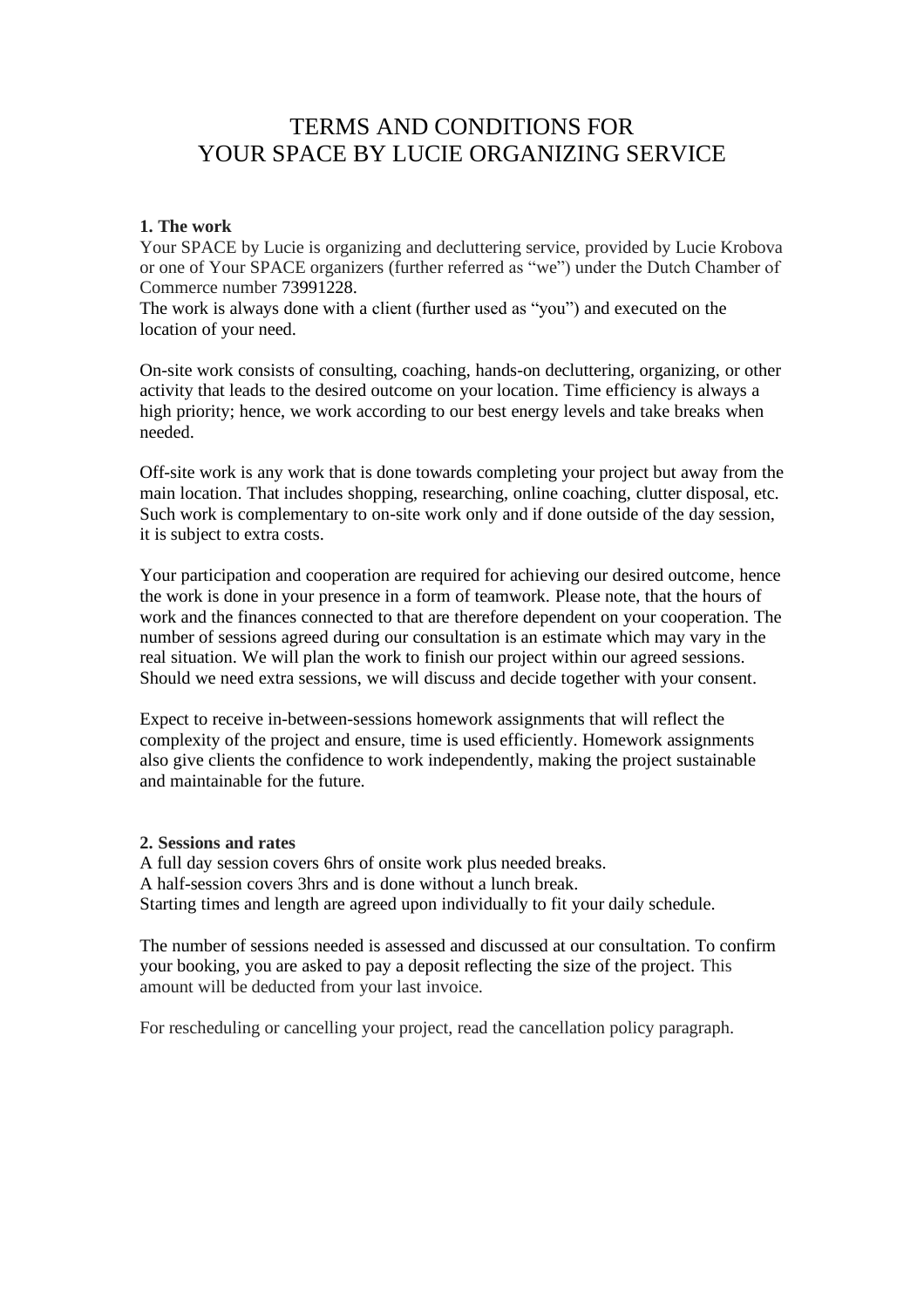#### SERVICE PRICING AND DEPOSITS

| <b>Full session</b>             | $\epsilon$ 300 |
|---------------------------------|----------------|
| Discounted session*             | $\epsilon$ 250 |
| $\frac{1}{2}$ session           | $\epsilon$ 150 |
| One session with two organizers | $\epsilon$ 550 |

 $*$  For projects exceeding 6 sessions, this discount is applicable from  $7<sup>th</sup>$  session onwards as a bulk discount for big projects.

\* Discount also applies for unemployed clients after discussing their personal situation.

We charge 50% of your project price (deposit) upfront while securing your booking and the remaining 50% at the end of the project sessions.

### RATES FOR ADDED SERVICES

Any added work is only provided and charged for after a mutual agreement.

| <b>Offsite work</b> (extensive research, shopping, orders, etc.)                    | $\epsilon$ 35/hr |
|-------------------------------------------------------------------------------------|------------------|
| <b>Handywork</b> (with a handyman for tailored storage solutions, etc.) $\in$ 48/hr |                  |
| <b>Video support</b> (for added online support)                                     | $\epsilon$ 35/hr |

*All prices stated in this document are inclusive of VAT for private persons. For collaboration with businesses, we charge the same amounts exclusive of VAT.* 

For projects located further than 20km from Amsterdam, you will be asked to reimburse the travel fare.

Small organizing supplies are included in the price of the sessions. In case we need to purchase bigger goods and supplies specifically for your project, we adhere to your budget. Such goods need to be reimbursed within two days of delivery with receipt.

### **3. Payments**

Invoices are sent after at the end of each month for the completed sessions. For projects completed within a month, invoice is sent right after the last session.

Payment is to be made within 10 days by online payment, bank transfer, credit card, or cash. Delayed payments can be submitted to extra charges. Split payments are possible upon agreement.

#### **4. Cancellation policy**

Complete abortion of a project or its scheduled sessions within 48hrs from the starting session will carry the loss of the full deposit.

To reschedule your session, please do so within a reasonable time and only if absolutely necessary as our schedule is often full. In case of giving us 48hr notice or less, you will be charged  $50 \text{ } \infty$  to partially cover the work loss.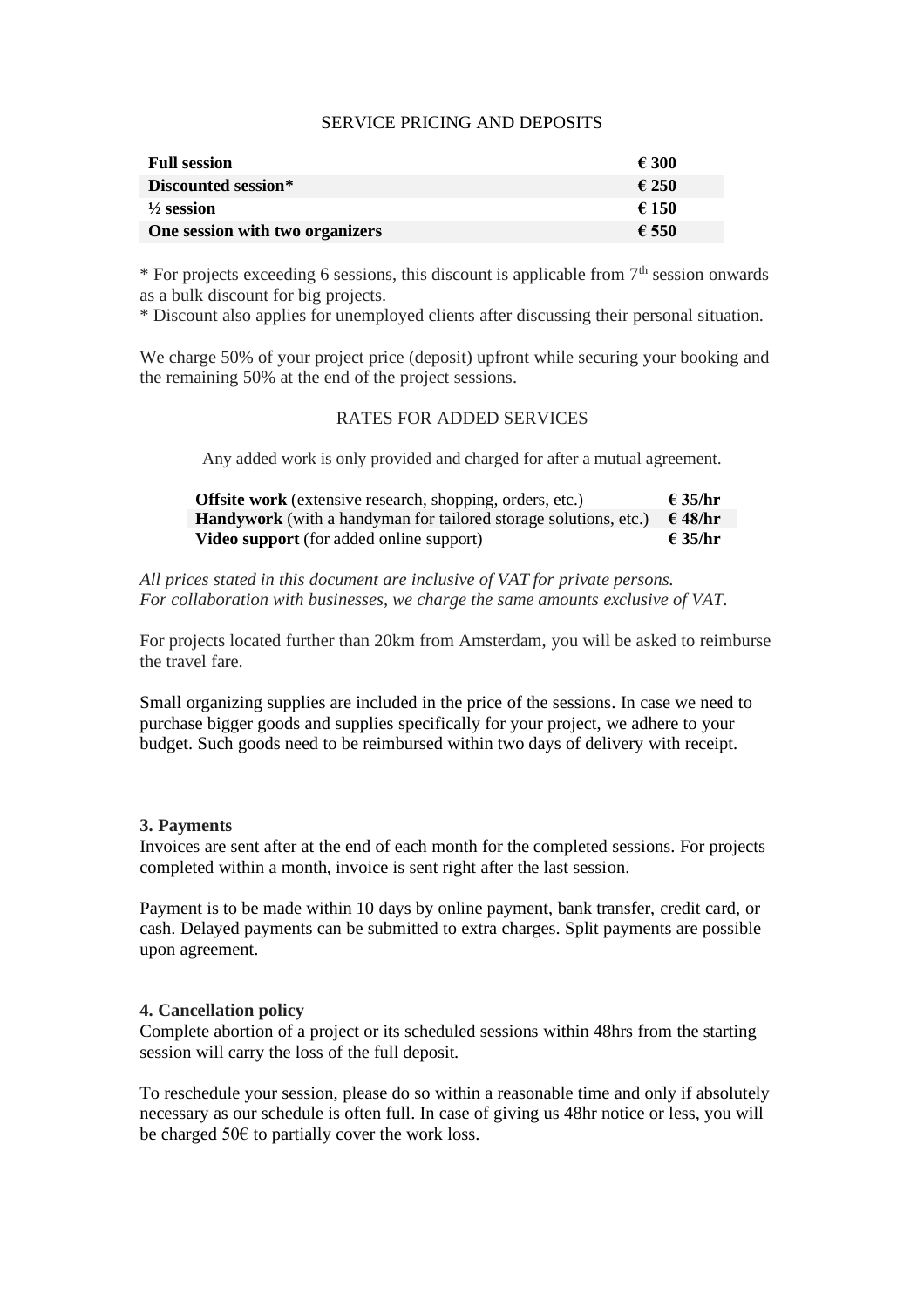We have the full right to leave the location and terminate the project without a deposit refund in an event of any danger or abuse we may be exposed to at your location.